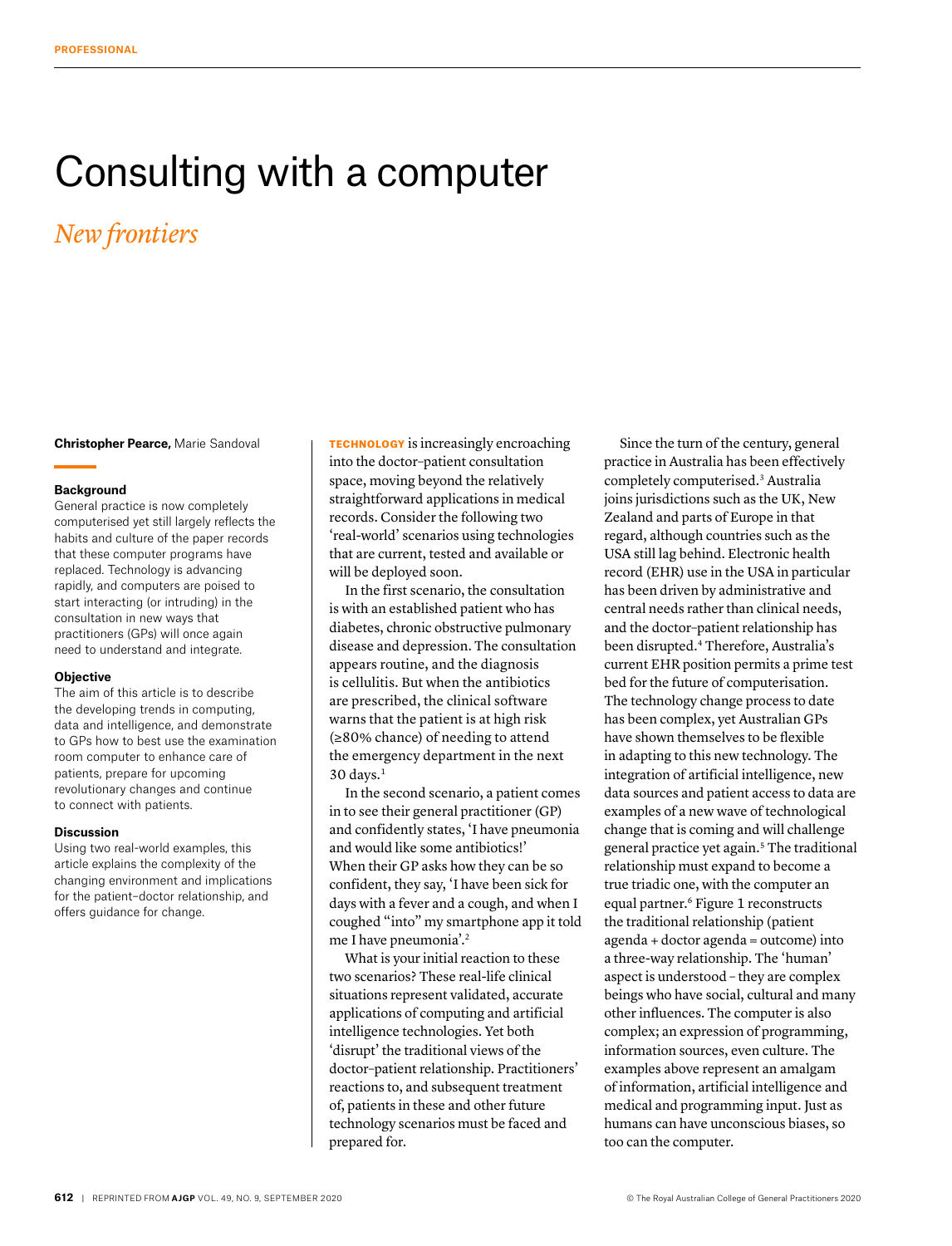There are, however, two significant changes that need to be dealt with, one of which is incremental and one of which is new. The incremental change is the democratisation of data and information, which brings the patient increasingly into the focus of healthcare. In the 1960s, visionaries such as Balint<sup>7</sup> and Szasz and Hollander<sup>8</sup> challenged the traditional views of the consultation, and between them introduced the concept of patient-centred medicine.9 Nevertheless, the profession managed to maintain the power in this relationship by controlling the flow of information.10 Patients were still exposed to only the limited information revealed to them. In the new world, patients have access to the basic information (through initiatives such as My Health Record) $11$  in addition to the same levels of evidence that doctors have available (eg Google Scholar) and increasingly the same tools that doctors can use (eg the app in the second scenario).

The second, more fundamental, change relates to the medical role in managing patient care. What once was characterised as 'diagnose, treat and prognose'12 will likely be turned on its head. In the past, experience and tradition were used to manage patients. Then the scientific method introduced the concept of 'validated' treatments. It was then that the GPs became patients' medical information managers.13 In the new era, these two approaches will need to be blended. Computers are more reliable information managers, and much of that role will be taken. The new consultation will need to develop an approach that takes into account patient experience, provider satisfaction, better outcomes and value for money.

Fortunately, patients with medical concerns will always want a human to help them heal. Beyond conversation, there is diagnostic and therapeutic benefit in the physical examination/touch.<sup>14</sup>



#### **Figure 1.** The triadic consultation<sup>6</sup>

*Reproduced with permission from Oxford University Press: Pearce C, Arnold M, Phillips C, Trumble S, Dwan K, The patient and the computer in the primary care consultation, J Am Med Inform Assoc 2011;18(2):138–42, doi: 10.1136/jamia.2010.006486.*

Therefore, GPs must become masters of understanding the patient perspective and the 'whole patient' – effectively becoming a mentor. Importantly, the concept of how to care for the 'whole patient' must change. In the past, this referred to understanding the patient beyond the context of just the disease, in more human terms. Now, the definition of the 'whole patient' must extend to include the wider view of the patient's available data, both the data in their chart or collected from the patient's research. Doctors will also soon see patient-entered data transmitted from wearables and home monitors as well. It is now not just the patient 'embodied' (ie the physical person), nor the patient 'inscribed'. The data that exists in the medical record but must also be patient 'created'; a fusion of both human experience and data.

As a greater number of forms of patient data merge to create the 'whole patient', GPs are likely to need to find more time to review and evaluate the data, learn to synthesise the data and validate the reliability and trustworthiness of this data. The scope of these developing issues will need to continue to be addressed and acknowledged. This works in both directions, as patients (via My Health Record) will have more access to their own data, often without context. They will in turn be attempting to interpret their data, often without guidance.

It is possible use existing knowledge to make recommendations about how to use the computer in the new consultation. The computer is more than just a tool for the doctor; it is a third party to the consultation and can be valuable to both patient and doctor.<sup>6</sup> The simplest guide for the use of the computer is to 'RESPECT' that balance in the consulting room:15

- **• R**eview the EHR prior to the patient entering the room – briefly review recent visits and any new information.
- **• E**ntrance greet the patient and make sure you engage them before turning to the EHR.
- **• S**ay everything that you are doing talk about what you are doing in the EHR, and what the EHR is doing.
- **• P**osition the computer so the patient is able to see the screen when necessary